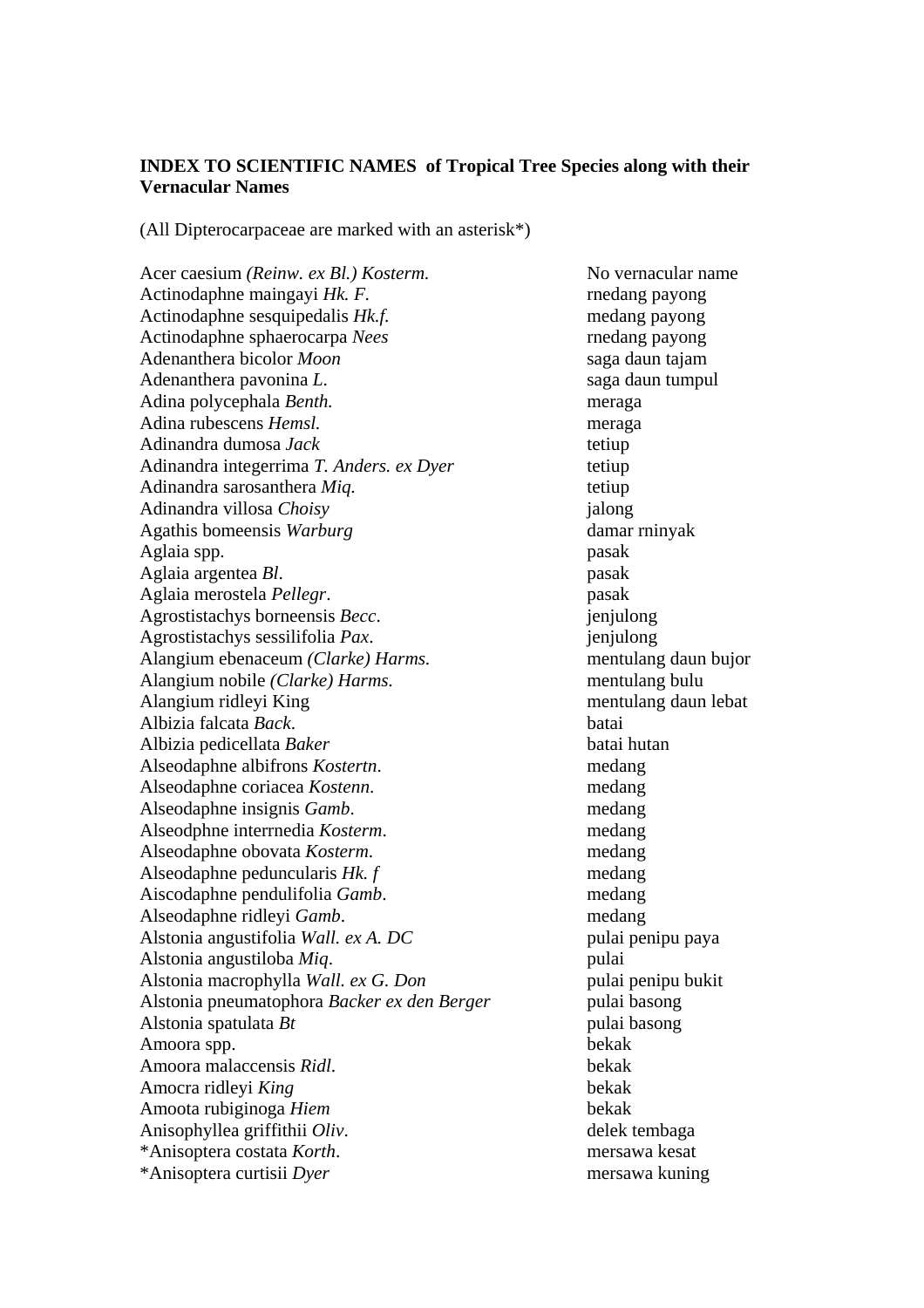\*Anisoptera laevis Ridi. mersawa durian \*Anisoptera marginata *Korth*. mersawa paya \*Anisoptera megistocarpa *V. Si*. mersawa merah \*Anisoptera scaphula *(Roxb.) Pierre* mersawa gajah Annonaceae mempisang mempisang Anthocephalu chinensis *(Lam.) Rich*, kelempayan Antiaris toxicaria *Lesch*. ipoh Aquilaria malaccensis *Lamk.* karas Aromadendron elegans *Bl*. cempaka hutan Artocarpus anisophyllus *Miq*. keledang babi Artocarpus communes *J.R. &G. Forster* sukun Artocarpus dadah *Miq*. keledang tampang bulu Artocarpus elasticus *Reinw*. terap nasi Artocarpus fulvicortex *Jarrett* keledang tampang gajah Artocarpus gomezianus *Wall, ex Tree*. keledang tampang hitam Artocarpus heterophyuus *Lam*. nangka Artocarpus interger *(Thunb.) Merr*. cempedak Artocarpus interger var. silvestris *Corner* keledang bangkong Artocarpus kemando *Miq*. pudu Artocarpus lanceifolius *Roxb*. keledang keledang Artocarpus lowii *King* miku Artocarpus maingayi *King* pudu Artocarpus nitidus Trec. spp. griffithii *(King) Jarret* keledang tampang Artocarpus rigidus *Bl*. ketedang temponek Artocarpus scortechinii *King* terap hitam Artocarpus teysmanii *Miq*. No vernacular name Austrobuxus nitidus *Miq*. No vernacular name Avicennia alba *Bl*. api-api puteh Avicennia lanata *Ridl*. api-api bulu Avicennia marina (Forsk.) Vierch api-api jambu Avicennia officinalis *L*. api-api ludat Azadirachta excelsa *(Jack) Jacobs* sentang Baccaurea spp. tampoi Baccaurea kingii *Gage* jintek-jintek Baccaurea kunstleri *King ex Gage* jintek bukit Baccaurea maingayi *Hk. f.* tampoi Baccaurea sumatrana *M.A*. tampoi Baeckia frutescens *L*. chuchor atap Barringtonia spp. putat Beilschmiedia insignia *Gamb*. medang Beilschmiedia praecox *K & G*. medang Beilschmiedia tonkinensis *Ridl*. medang Bhesa paniculata *Arn*. biku-biku Bhesa robusta *(Roxb.) Ding Hou* biku-biku Bischofia javanica *Bl*. *jitang* Blumeodendron spp.  $\Box$  gaham badak Bombax valetonii *Hochr*. kekabu hutan Bouea macrophylla *Griff*. kundang hutan Bouea oppositifolia *(Roxb.) Adelb*. kundang rumenia Bridelia stipularia *(L.) Bl*. kenidai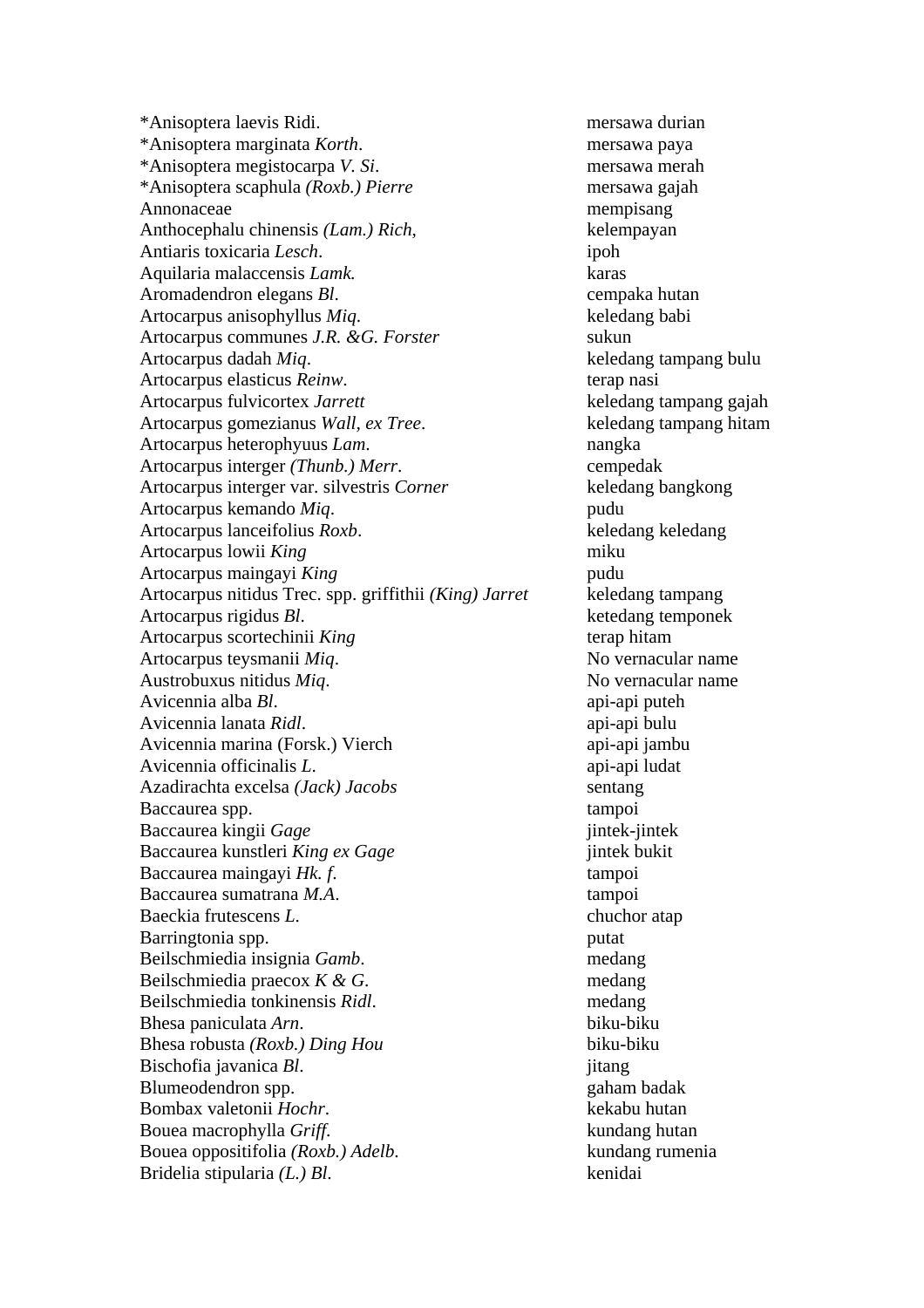Bridelia tomentosa *Bl*. kenidai Bruguiera cylindrica *(L.) Bl*. berus Bruguiera gymnorrhiza *(L.) Lam*. tumu merah Bruguiera hainesii *Rogers* berus mata buaya Bruguiera parvitflora *(Roxb.) W. et A*. lenggadai Bruguiera sexangula *(Lour) Poir*. tumu puteh Buchanania arborescens *(Bl.) Bl.* otak udang daun tumpul Buchanania sessifolia *Bl*. otak udang daun tajam Burseraceae kedondong kedondong Calophyllum alboramulum *Stevens*. bintangor puteh Calophyllum biflorum *Hend. & W.S*. bintangor Calophyllum canum *Hk. f.* bintangor merah Calophyllum coriaceum *Sym.ex Hend. et W. S.* bintangor gunong daun besar Calophyllum cuneatum *Sym. ex Hend. et W.S*. bintangor gunong daun kecil Calophyllum curtisii *King* bintangor bunga Calophyllum depressinervosum *Hend. et W.S*. bintangor lekok Calophyllum enervosum *Hend. et W.S*. bintangor Calophyllum ferrugineum *Ridley* bintangor Calophyllum floribundum *Hk. f..* bintangor kuning Calophyllum incrassatum *Hend. et W.S*. bintangor daun panjang Calophyllum inophylloide *King* bintangor batu Calophyllum inophyllum *L*. bintangor laut Calophyllum javanicum *Miq*. bintangor Calophyllum macrocarpum *Hk. f*. bintangor bunut Calophyllum pulcherrimum *Wall, ex Pl. et Tr*. bintangor gasing Calophyllum retusuiti Wall. ex. PI. et Tr. bintangor garnbut Calophyllum rubiginosum *Hend. et W.S.* bintangor daun karat Calophyllum sclerophylium *Vesque* bintangor jangkang Calophyllum scriblitifolium *Hend. et W.S*. bintangor kelim Calophyllum soulattri *Burm*. bintangor Calophyllum symingtonianum *Hend. et W.S*. bintangor bukit Calophyllum wallichianum *Planch. et Triana* bintangor lilin Campnosperma auriculatum *(Bl.) Hk. f.* terentang daun besar Campnosperma coriaceum *(Jack) Hall. f* terentang simpoh Campnosperma squamatum *Ridl*. terentang daun kecil Cananga odorata *(Lam.) Hk. f. et Th*. kenanga Canarium apertum *Lam* kedondong kemasul Canarium grandifolium *(Ridley) Lam* kedondong Canarium littorale *Bl*. kedondong bulan Canarium littorale f. purpurascens *(Ben.) Leen*. kedondong puteh Canarium littorale f. rufum *(Ben.) Leen*. kedondong gergaji Canarium littorale f. tomentosum *(Bl.) Leen*. kedondong bulan bulu Canarium megalanthum *Merrill* kedondong keruing Canarium patentinervium *Miq*. kedondong Canarium pseudodecumanum *Hoch*. kedondong Canarium pseudosumatranum *Leenhouts* **kedondong senggeh** Cantleya corniculata *(Becc.) Howard*. dedaru Carallia brachiata *(Lour.) Merr*. meransi Careya arborea *Roxb*. **putat kedang** Cassia nodosa *Ham*. Bebusok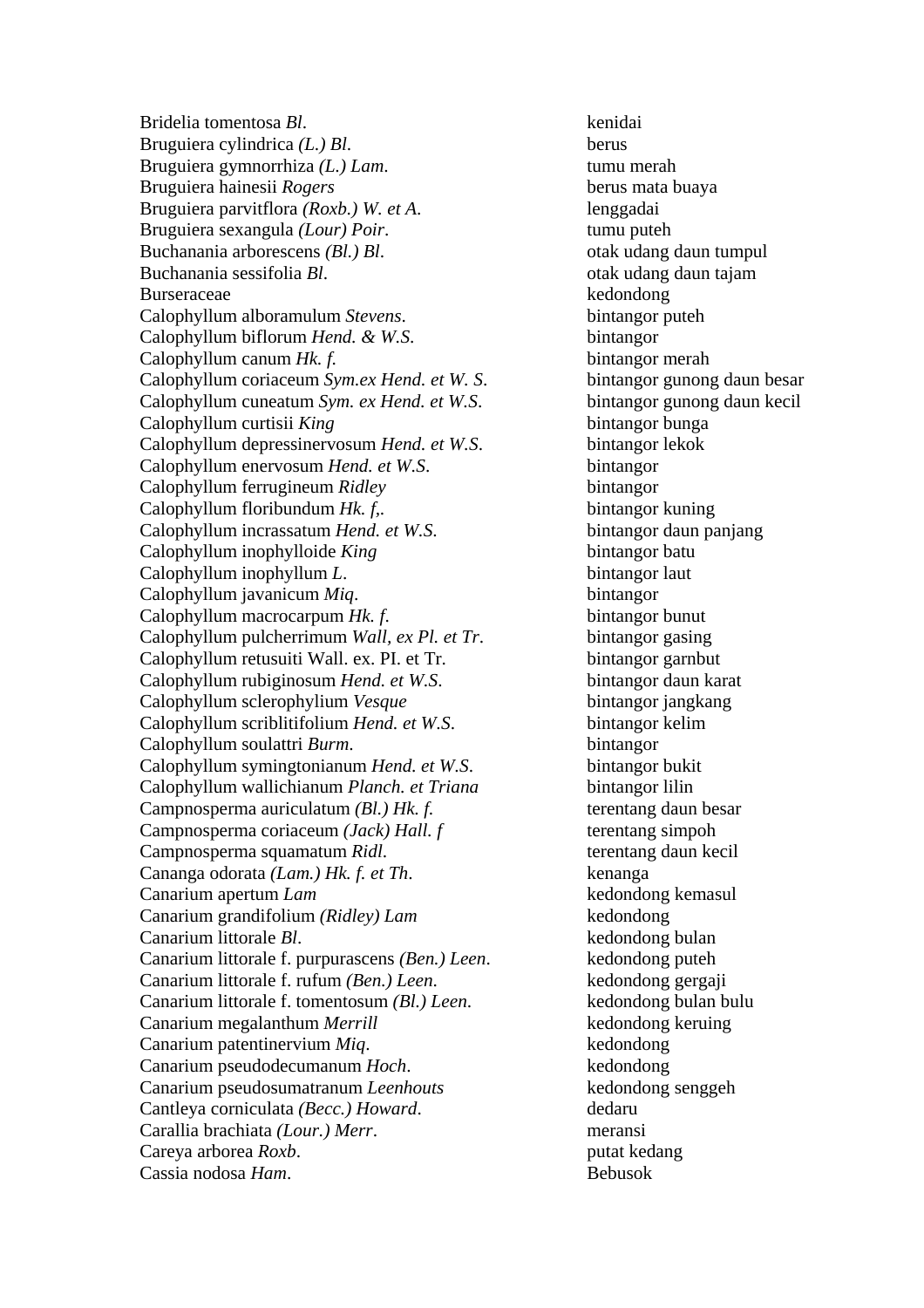Castanopsis spp. Berangan Casuarina equisetifolia *L*. Cedrela serrata *Royle* surian bawang Cedrela sureni *(BI.) Burk*. surian wangi Celtis rigescens *(Miq). Planch*. No vernacular name Ceriops tagal *(Pers.) C.B. Rob*. tengar Cbaetocarpus castanocarpus *(Roxb.) Thw*. Bebatu Chrysophyllum lanceolatum *A.DC* pepulut Chukrassia tabularis *A. Juss* surian batu Cinnamomum cinereum *Gamb*. medang teja lawang Cinnamomum iners *Reinw. ex Bl*. medang teja Cinnamomum javanicum *Bl*. medang teja Cinnamomuni porrectum *(Roxb.) Kosterm*. medang kemangi Cinnamomum velutinum *Ridl*. medang teja Coelostegia borneensis *Becc*. punggai daun besar Coelostegia griffithii *Benth*. punggai \*Cotylelobium malayanum *V. Sl*. resak bukit \*Cotylelobium melanoxylon *(Hk.f ) V. Sl*. resak tempurong Cratoxylum arborescens *(Vahl) Bl.* geronggang geronggang Cratoxylum cochinchinense *(Lour.) Bl*. geronggang derum seluncor Cratoxylum formosum *(Jack) Dyer* geronggang derum Cratoxylon maingayi *Dyer* geronggang derum bukit Crudia curtisii *Prain* merbau kera Crudia scortechinii *Prain* babi kurus Cryteronia griffithii *Clarke* bekoi Crypteronia paniculata *Bl*. bekoi Cryptocarya bracteolata *Gamb*. medang Crytocarya griffithiana *Wight* medang Crytocarya kurzii *Hk. f* medang Ctenolophon parvifolius *Oliv*. mertas Cyathocalyx spp. antoi Cynometra malaccensis *Meeuwen* kekatong Cynometra iripa *Kostel* kekatong laut Cynometra ramiflora *L.* kekatong laut Dacrydium beccarii *Parl*. ekor tupai Dacrydium comosum *Corner* ekor tupai lebat Dacrydium elatum *(Roxb.) Wall. ex Hk.* ekor kuda Daerydium falciforme *(Parl.) Pilg*. ekor sabit Dacryodes costata *(Bennett) Lam* kedondong Dacryodes incurata *(Engler) Lam* kedondong Dacryodes laxa *(Bennett) Lam* kedondong mempelas Dacryodes longifolia *(King) Lam* kedondong Dacryodes macrocarpa *(King) Lam* kedondong Dacryodes puberula *(Bennett) Lam* kedondong serong Dacryodes rostrata *(Bl.) Lam* kedondong kerut Dacryodes rubiginosa *(Bennett) Lam* kedondong Dacryodes rugosa *(Bl.) Lam* kedondong matahari Dehaasia cuneata *Bl*. medang Dehaasia curtisii *Gamb*. medang Dehaasia elliptica *Bl*. medang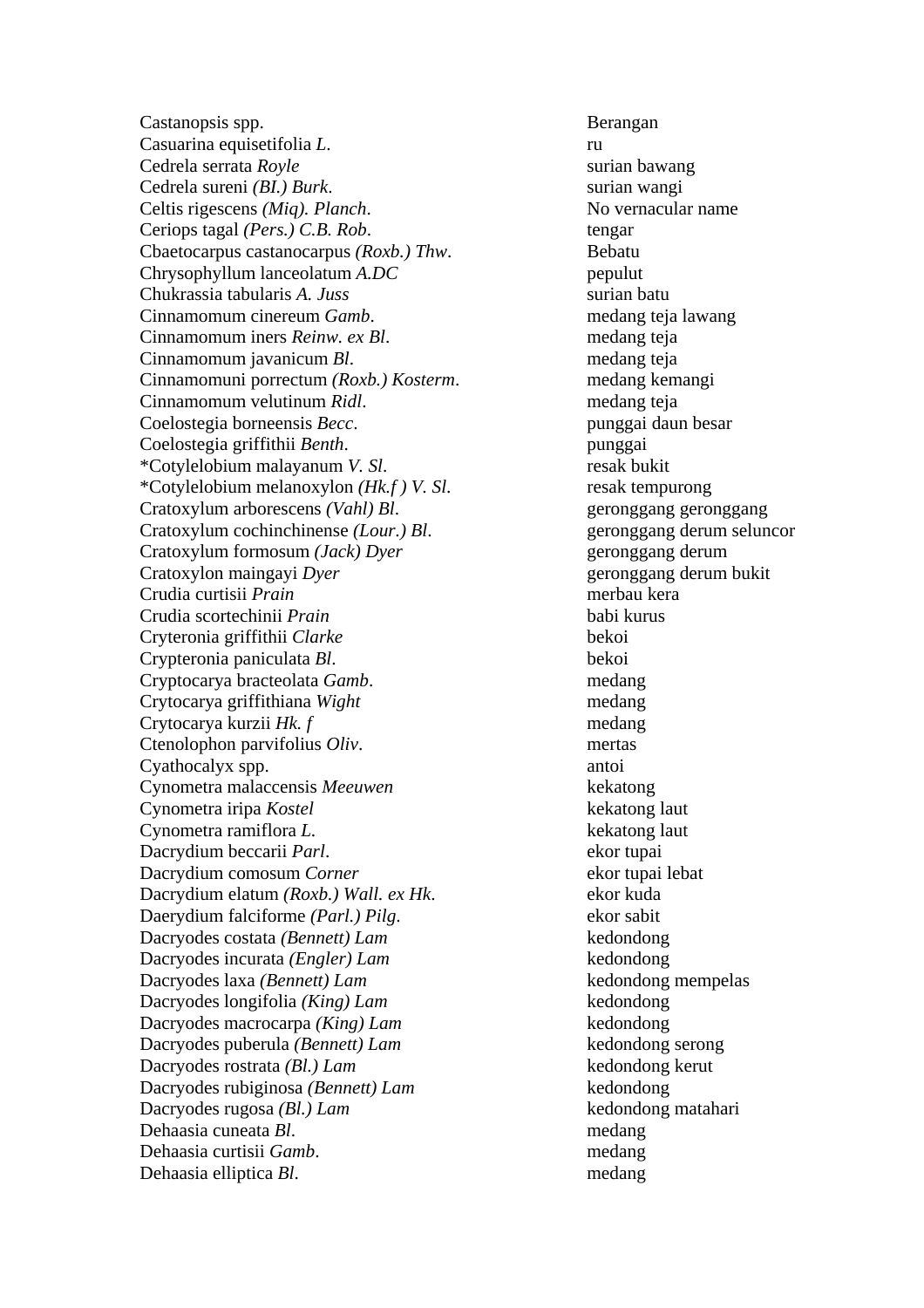Dehaasia incrassata *(Bl.) Kosterm*. medang Dehaasia microcarpa *(Jack) Bl*. medang Dehaasia nigrescens *Gamb*. medang Dialium kingii *Prain* keranji bulu Dialium kunstleri *Prain* keranji Dialium laurinum *Baker* keranji tebal besar Dialium maingayi *Baker* keranji tebal kecil Dialium patens *Baker* keranji paya Dialium platysepalum *Baker* keranji kuning besar Dialium procerum *(Van Steenis) Steyaert* keranji tunggal Dialium wallichii *Prain* keranji kuning kecil Dillenia albiflos *(Ridley) Hoogl.* simpoh puteh Dillenia excelsa *(Jack) Gilg*. simpoh ungu Dillenia grandifolia *Wall. ex Hk. f. et Thoms*. simpoh daun merah Dillenia obovata *(BI.) Hoogl*. simpoh padang Dillenia ovata *Wall. ex Hk. f. et Thoms*. simpoh beludu Dillenia pulchella *(Jack) Gilg*. simpoh paya Dillenia reticulate *King* simpoh gajah Dillenia suffruticosa *(Griff)* Martelli simpoh ayer Dillenia sumatrana *Miq*. simpoh Diospyros spp. kayu arang Diospyros buxifolia *(Bl) Hiern* meribut Diospyros diepenhorstii *Miq*. kayu arang Diospyros foxworthyi *Bakh*. kayu arang Diospyros maingayi *(Hiern) Bakh*. kayu arang Diospyros malabarica *(Descr.) Kostel*. kayu arang Diospyros pendula *Hasselt ex Hassk*. kayu arang Diospyros pillosanthera *Blanco var. helferi(C7.) Bakh*. kayu arang Diospyros pilosanthera *Blanco var. oblonga (Wall. ex G. Don) Ng* kayu arang Diospyros polyalthioides *Korth*. buey Diospyros ridiga *Hiern* kayu arang Diospyros wallichii *K. & G. ex Williams* tuba buah \*Dipterocarpus apterus *Foxw*. keruing latek \*Dipterocarpus baudii *Korth*. keruing bulu \*Dipterocarpus caudatus *Foxw*. keruing gasing \*Dipterocarpus chartaceus *Sym*. keruing kertas \*Dipterocarpus concavus *Foxw*. keruing sendok \*Dipterocarpus coriaceus *V. Sl*. keruing paya \*Dipterocarpus cornutus *Dyer* keruing gornbang \*Dipterocarpus costatus *Gaertn. f.* keruing bukit \*Dipterocarpus costulatus *V. Sl*. keruing kipas \*Dipterocarpus crinitus *Dyer* keruing mempelas \*Dipterocarpus dyeri Pierre keruing etoi \*Dipterocarpus eurynchus *Miq*. keruing baran \*Dipterocarpus fagineus *Vesque* keruing pipit \*Dipterocarpus gracilis *Bl*. keruing kesat \*Dipterocarpus grandiflorus *Blanco* keruing belimbing \*Dipterocarpus hasseltii *Blanco* keruing ropot \*Dipterocarpus kerrii *King* keruing gondol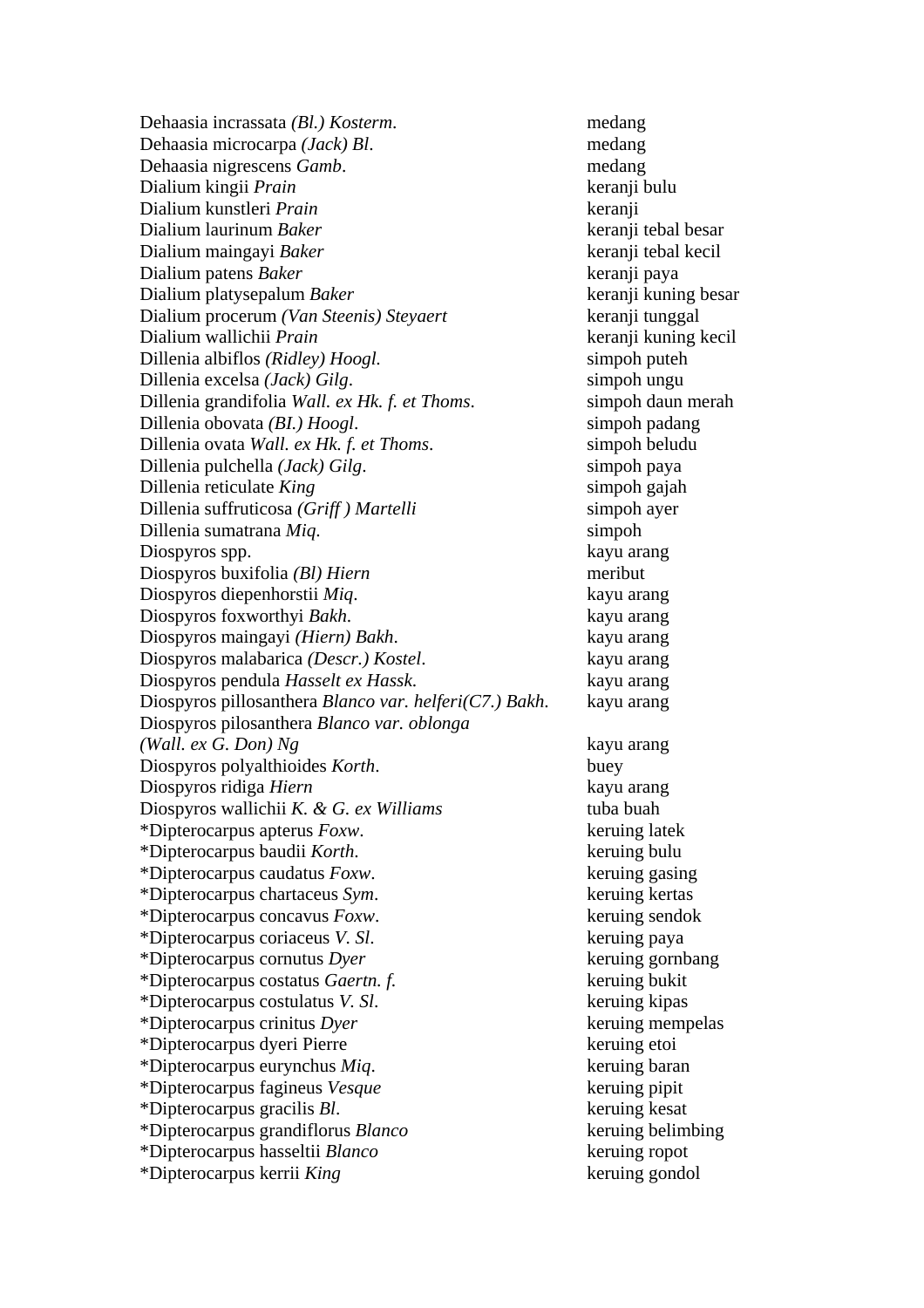\*Dipterocarpus kunstleri *King* keruing gombang merah \*Dipterocarpus lowii *Hk. f* . keruing sol \*Dipterocarpus oblongifolius *Bl*. keruing neram \*Dipterocarpus obtusifolius *Teysm. ex Miq*. var. subnudus *Ryan et kerr* keruing beledu \*Dipterocarpus palembanicus *V. Sl*. keruing ternak \*Dipterocarpus perakensis *Ashton* keruing perak \*Dipterocarpus retusus *Bl*. keruing gunong \*Dipterocarpus rigidus *Ridl*. keruing chogan \*Dipterocarpus rotundifolius *Foxw*. keruing rnengkai \*Dipterocarpus sarawakensis *V. Sl*. keruing sarawak \*Dipterocarpus semidvestitus *V. Sl*. keruing padi \*Dipterocarpus sublamellatus *Foxw*. keruing kerut \*Dipterocarpus verrucosus *Foxw. ex V. Sl*. keruing merah Dolichandrone spathacea *(L.f ) K. Sch*. tui Dracontomelon dao *(Blanco) Merr. & Rofe* sengkuang \*Dryobalanops aromatica *Gaertn. f.* kapur \*Dryobalanops oblongifolia *Dyer* keladan Drypetes spp. lidah-lidah Duabanga grandiflora *(Roxb. ex DC) Walp*. berembang bukit Durio spp.  $\qquad \qquad \text{durian}$ Durio carinatus *Mast*. **durian paya** Durio graveolens *Becc*. durian merah Durio griffithii *(Mast.) Bakh*. durian tupai Durio lowianus *Scort. ex King* durian daun Durio macrophyllus *(King) Ridley* durian daun besar Durio malaccensis Planoh. *ex Mast*. durian batang Durio oxleyanus *Griff*. durian beludu Durio pinangianus *(Becc.) Ridley* durian daun tajam **Durio singaporensis** *Ridley* durian bujor Durio wyatt-smithii *Kostermans* durian ijau laut Durio zibethinus *Murray* durian kampong Dyera costulata *Hk. f.* jelutong Dysoxylum acutangulum *Miq*. No vernacular name Dysoxylum cauliflorurn *Hiern* No vernacular name Dysoxylum corneri *Hend*. No vernacular name Dysoxylum thyrsoideum *Griff*. No vernacular name Dysoxylum venulosum *King* No vernacular name Elaeocarpus spp. mendong Elaeocarpus apiculatus *Mast*. mendong Elaeocarpus floribundus *Bl*. mendong Elaeocarpus littoralis *Kurz* mendong Elaeocarpus robustus *Roxb*. mendong Elaeocarpus rugosus *Roxb. var. singaporensis* mendong Elacocarpus sphaericus *K Schum*. mendong Elateriospermum tapos *Bl*. perah Endospermum malaccense *M.A.* sesendok Engelhardtia apoensis *Elm. ex Nagel* No vernacular name Engelhardtia roxburghiana *Wall.* pa ar Engelhardtia serrata *Bl*. dungun paya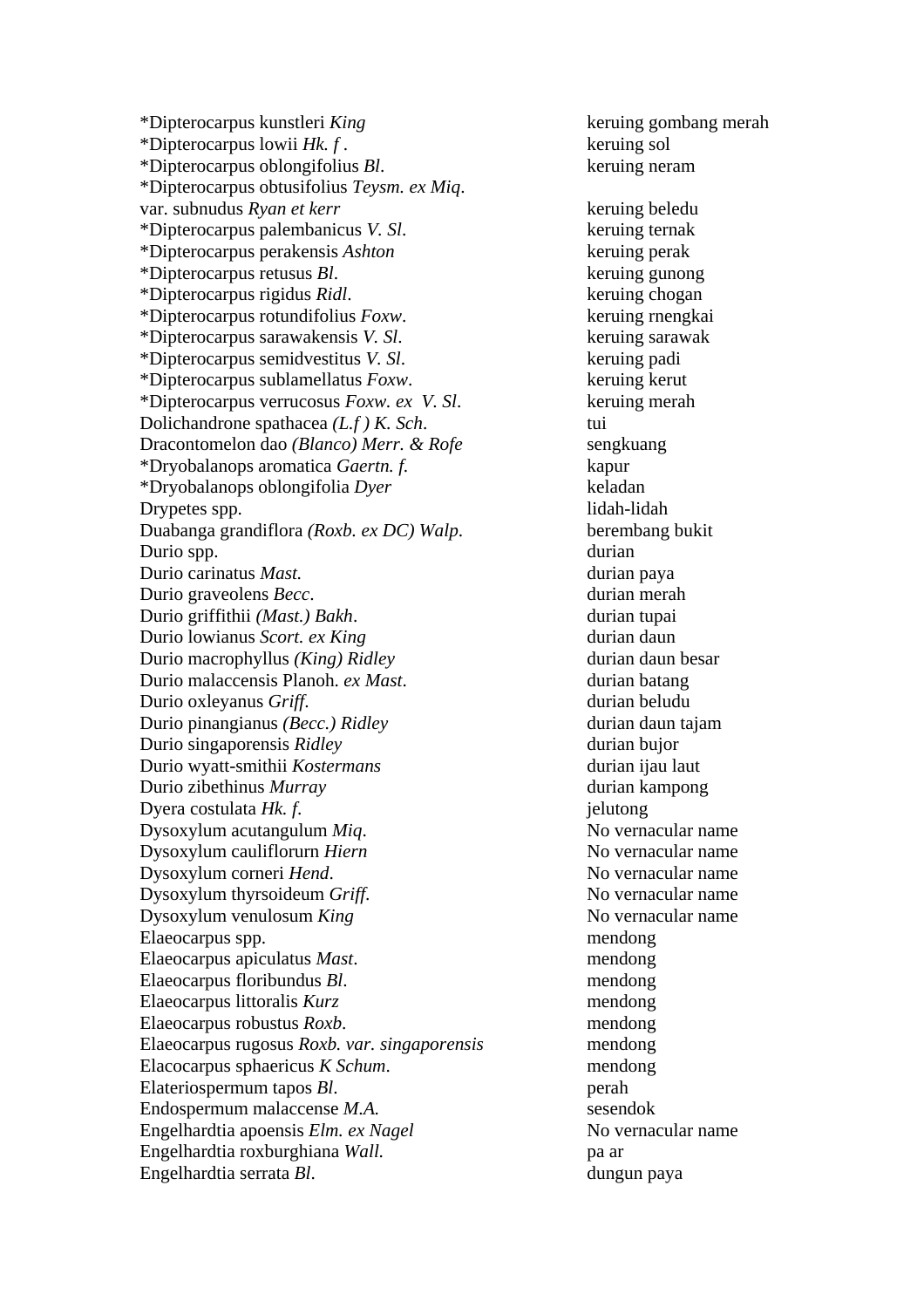Engelhardtia spicata *Bl*. No vernacular name Eriobotrya bengalensis *Hk. f.* No vernacular name Erythrina spp. dedap Erythroxylum cuneatum *Kurz* cinta mula Eugenia spp. kelat Eugenia anisosepala Duthie kelat Eugenia cerina *Hend.* kelat gelam Eugenia chlorantha *Duthie* kelat merah Eugenia fastigiata *(BI.) Koord. et Val*. kelat Eugenia filiformis *Wall* kelat Eugenia flosculifera *Hend*. kelat Eugenia glauca *King* kelat Eugenia grandis *Wight* kelat jambu laut Eugenia griffithii *Duthie* kelat Eugenia helferi *Duthie* kelat Eugenia koordersiana *King* kelat Eugenia longiflora *(Presl.) F. Vill*. kelat Eugenia microcalyx *Duthie* kelat Eugenia papillose *Duthie* kelat paya Eugenia polyantha *Wight* kelat Eugenia rhamphiphylla *Craib* kelat Eugenia ridleyi *King* kelat Eugenia rugosa *(Korth.) Merr*. kelat Eugenia syzygioides *(Miq.) Hend*. kelat Eurycoma spp. penawar pahit Euodia glabra *(Bl.) Bl.* pepauh Euodia roxburghiana *(Cham.) Benth ex Hk. f*. pepauh Excoecaria agallocha *Linn.* bebuta Fagrae crenulata *Maing*. malabera Fagrea elliptica *Roxb*. tembusu Fagraea fragrans *Roxb*. tembusu padang Fagraea gigantea *Ridl*. tembusu hutan Ficus spp.  $\qquad \qquad \text{area}$ Ficus fistulosa *Reinw*. ara Ficus glomerata *Roxb*. ara Ficus variegata *Bl*. ara Ficus vasculosa *Wall*. ara Ficus viridicarpa *Corn*. ara Ganua curtisii *(K. et G.) Lam* mentua taban Ganua hirtiflora *(Ridley) Van Royan* nyatoh Ganua kingiana *(Brace) Van de Assem* nyatoh Ganua motleyana *(de Vr.) Pierre ex Dubard* nyatoh ketiau Garcinia spp. kandis Garcinia atroviridis *Griff ex T. Anders* asam gelugor Garcinia hombroniana *Pierre* bruas Garcinia merguensis *Wight* lulai Gironniera hirta *Ridley* hampas tebu Gironniera nervosa *Planch*. hampas tebu Gironniera parvifolia *Planch*. hampas tebu Gironniera subaequalis *Planch*. hampas tebu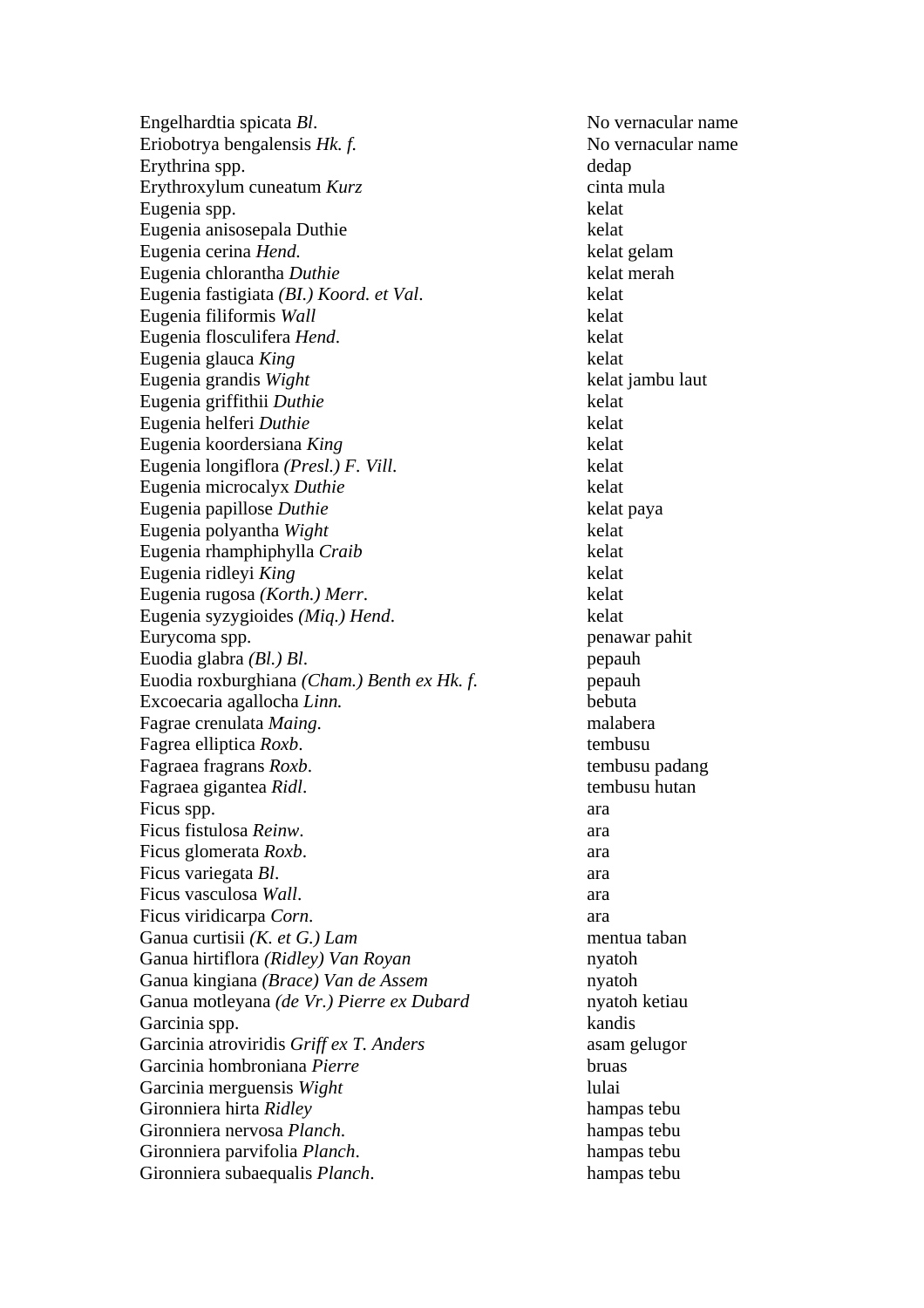Glennia penangensis *(Ridl.) Leenh*. No vernacular name Glochidion spp. ubah Gluta spp. rengas Gluta aptera *(King) Ding Hou* rengas kerbau jalang Gluta elegans *(Wall.) Hk. f.* rengas ayer Gluta malayana *(Corner) Ding Hou* rengas kerbau jalang Gluta renghas L. Gluta torquata *(King) Tard.* rengas kerbau jalang Gluta wallichii *(Hk. f. ) Ding Hou* rengas kerbau jalang Gluta wrayi *King* rengas aver Goniothalamus giganteus *Hk. f. et Th*. mempisang Goniothalamus ridleyi *King* mempisang Gonystylus affinis *Radlk*. The ramin dara elok Gonystylus bancanus *(Miq.) Kurz* ramin melawis Gonystylus brunnescens *Airy Shaw* ramin daun tebal Gonystylus confusus *Airy Shaw* ramin pinang muda Gonystylus maingayi *Hk. f.* ramin pipit Gordonia concentricicatrix *Burkill* samak pulut Grewia spp.  $\blacksquare$ Gymnacranthera bancana *(Miq.) Sinclair* penarahan Gymnacranthera contracts *Warb*. penarahan Gymnacranthera eugeniifolia *(A. DC) Sinclair* penarahan Gymnacranthera forbesii *Warb*. penarahan Gynotroches axillaris *Bl*. mata keli Helicia spp. sawa luka Heliciopsis spp. sawa luka Heritiera borneensis *(Merr.) Kosterm*. mengkulang Heritiera elata *Ridl*. mengkulang Heritiera javanica *(BI) Kosterm*. mengkulang jari Heritiera littoralis *Dryand* dungun Heritiera simplicifolia *(Mast.) Kosterm*. mengkulang siku keluang Heritiera sumatrana *(Miq.) Kosterm*. mengkulang jari bulu Hernandia *nymphaefolia (presl) kubitzki* buah keras laut Hibiscus floccosus *Mast*. kangsar Hibiscus macrophyllus *Roxb. ex Hornem* tutor Hibiscus tiliaceus *L*. bebaru bulu Homalium dasyanthum *Warb*. telor buaya Homalium grandiflorum *Benth*. telor buaya \*Hopea apiculata *Sym*. giam melukut \*Hopea beccariana *Burck* merawan batu \*Hopea bracteata *Burck* merawan ungu \*Hopea coriacea *Burck* giam hantu \*Hopea dryobalanoides Miq. merawan mata kuching hitam \*Hopea dyeri *Heim* merawan palit \*Hopea ferrea *Laness* giam malut \*Hopea ferruginea *Parijs* merawan mata kuching merah \*Hopea glaucescens *Sym*. merawan kelabu \*Hopea griffithii *Kurz* merawan jantan \*Hopea helferi *(Dyer) Brandis* giam lintah bukit

\*Hopea johorensis *Sym*. merawan mata kuching pipit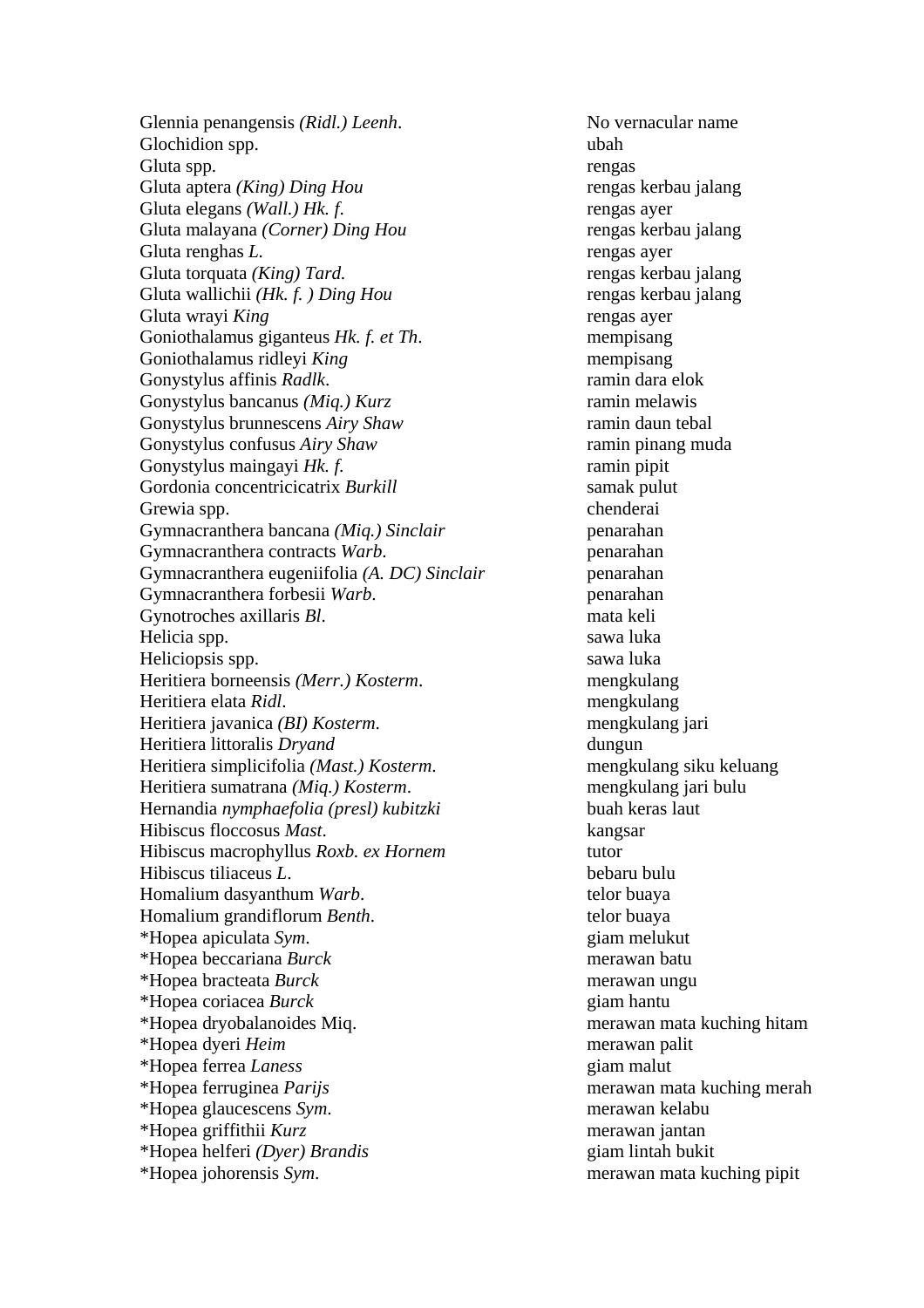\*Hopea latifolia *Sym*. merawan daun bulat \*Hopea mengarawan *Miq*. merawan penak \*Hopea montana Sym. merawan gunong \*Hopea myrtifolia *Miq*. merawan mata kuching beludu \*Hopea nervosa *King* merawan jangkang \*Hopea nutans *Ridl.* giam \*Hopea odorata *Roxb*. merawan siput jantan \*Hopea pachycarpa *(Heim) Sym*. giam bayan \*Hopea pedicellata *(Brandis) Sym*. merawan mata kuching bukit \*Hopea Pierrei *Hance* giam palong \*Hopea polyalthioides *Sym*. giam rambai \*Hopea pubescens *Ridl*. merawan bunga \*Hopea sangal *Korth*. merawan siput \*Hopea semicuneata *Sym*. giam jantan \*Hopea subalata *Sym*. giam kanching \*Hopea sublanceolata *Sym*. merawan jeruai \*Hopea sulcata *Sym*. merawan meranti Horsfieldia spp. penarahan Horsfieldia polyspherula *(Hk. f. emend King) Sinclair* penarahan Horsfieldia punctatifolia *Sinclair* penarahan Horsfieldia subglobosa *Warb*. penarahan Horsfieldia sucosa *Warb*. penarahan Horsfieldia superba *(Hk.f. et Th.) Warb*. penarahan Horsfieldia wallichii *Warb*. penarahan Hunteria zeylanica *(Retz.) Gard. et Thw*. kemuning hutan Hydnocarpus spp. setumpol Ilex cymosa *BI*. mensirah Intsia bijuga *(Colebr.) O.K*. merbau ipil Intsia palembanica *Miq*. merbau lrvingia malayana *Oliv.* pauh kijang lxonanthes icosandra *Jack* pagar anak lxonanthes reticulate *Jack* inggir burong Kibatalia maingayi *(Hk. f. ) Woodson* jelutong pipit Knema conferta *(King) Warb*. penarahan Knema furfuracea *(Hk.f. et Th.) Warb*. penarahan Knema hookeriana *(Wall.) Warb*. penarahan Knema rigidifolia *J. Sinclair* penarahan Kokoona littoralis *Laws.* mata ulat Kokoona reflexa *(Laws.) Ding Hou* mata ulat Koompassia excelsa *(Becc.) Taub*. tualang Koompassia malaccensis *Maing. ex Benth*. kempas Kostermansia malayana *Soegeng* krepal Lagerstroemia spp. bungor Lansium domesticum *Jack* langsat Lauraceae medang medang Leptospermum flavescens *Sm*. china maki Licania splendens *(Korth.) Prance* merbatu Lithocarpus spp. mempening Litsea castanea *Hk. f.* medang Litsea curtisii *Gamb*. medang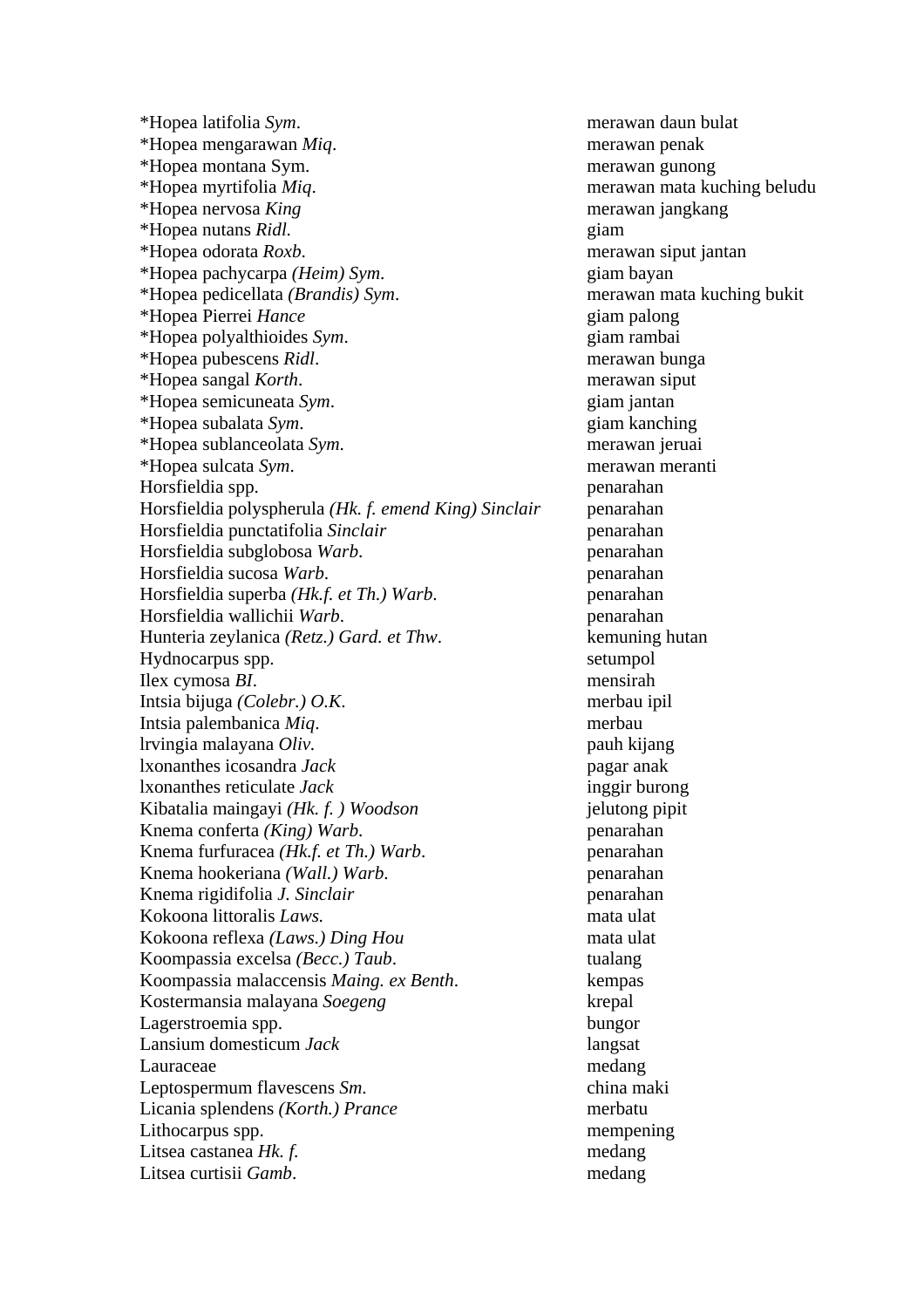Litsea fenestrata *Gamb*. medang Litsea ferruginea *Bl*. medang Litsea firma *(Bl.) Hk. f.* medang Litsea gracilipes *Hk. f.* medang Litsea grandis *Hk. f.* medang lebar daun Litsea machilifolia *Gamb*. medang Litsea maingayi *Hk. f.* medang Litsea megacarpa *Gamb*. medang pisang Litsea nidularis *Gamb*. medang Litsea petiolata *Hk. f.* medang Litsea robusta *Bl*. medang Litsea tomentosa *Bl*. medang Lophopetalum javanicum *(Zoll.) Turez*. mata ulat Lophopetalum multinervium *Ridl*. mata ulat Lophopetelum pachyphyllum *King* mata ulat Lophopetalum pallidum *Laws*. mata ulat Lophopetalum subovatum *King* mata ulat Lophopetalum wighteanum *Arn*. **mata** ulat Lumnitzera littorea *(Jack) Voight*. teruntum merah Lumnitzera racemosa *Willd*. teruntum puteh Macaranga spp. mahang Macaranga conifera *(Zoll.) M.A.* mesepat Macaranga gigantea *(Rchb. f. et Zoll.) M.A.* mahang gajah Macaranga hosei *King* mahang Macaranga hypoleuca *(Rchb. f. et Zoll.) M.A*. mahang puteh Macaranga triloba *(BI.) M.A*. mahang merah Madhuca penangiana *(K. et G.) Lam* nyatoh Madhuca peniciliata *(K. et G.) Lam* nyatoh Madhuca rufa *(K. et G.) Van Royen* nyatoh Madhuca sericea *(Miq.) Lam* nyatoh Madhuca utilis *H.J. L*. bitis Mallotus leucodennis *Hk. f*. balek angin bopeng Mangifera foetida *Lour*. machang Mangifera indica *L*. mangga Mangifera lagenifera *Griff*. lanjut Mangifera longipes *Griff*. machang Mangifera longipetiolata *King* machang Mangifera microphylla *Grift* rawa Mangifera quadrifida *Jack* machang Mangifera sp. 'A' machang Mangifera sp. 'B' machang Manilkara kaukii *Dub*. sawah Maranthes corymbosa *Bl*. merbatu Mastixia trichotoma *Bl*. var. clarkeana *Danser* tetebu Mastixia trichotoma *Bl*. var. maingayi *Danser* tetebu Malaleuca cajuputi *Powell* equal powers are gelam Melanochyla spp. rengas padi Melanochyla auriculata *Hook*. rengas padi Melanochyla bracteata *King* rengas padi Melanochyla fulvinervis *(BI.) Ding Hou* rengas padi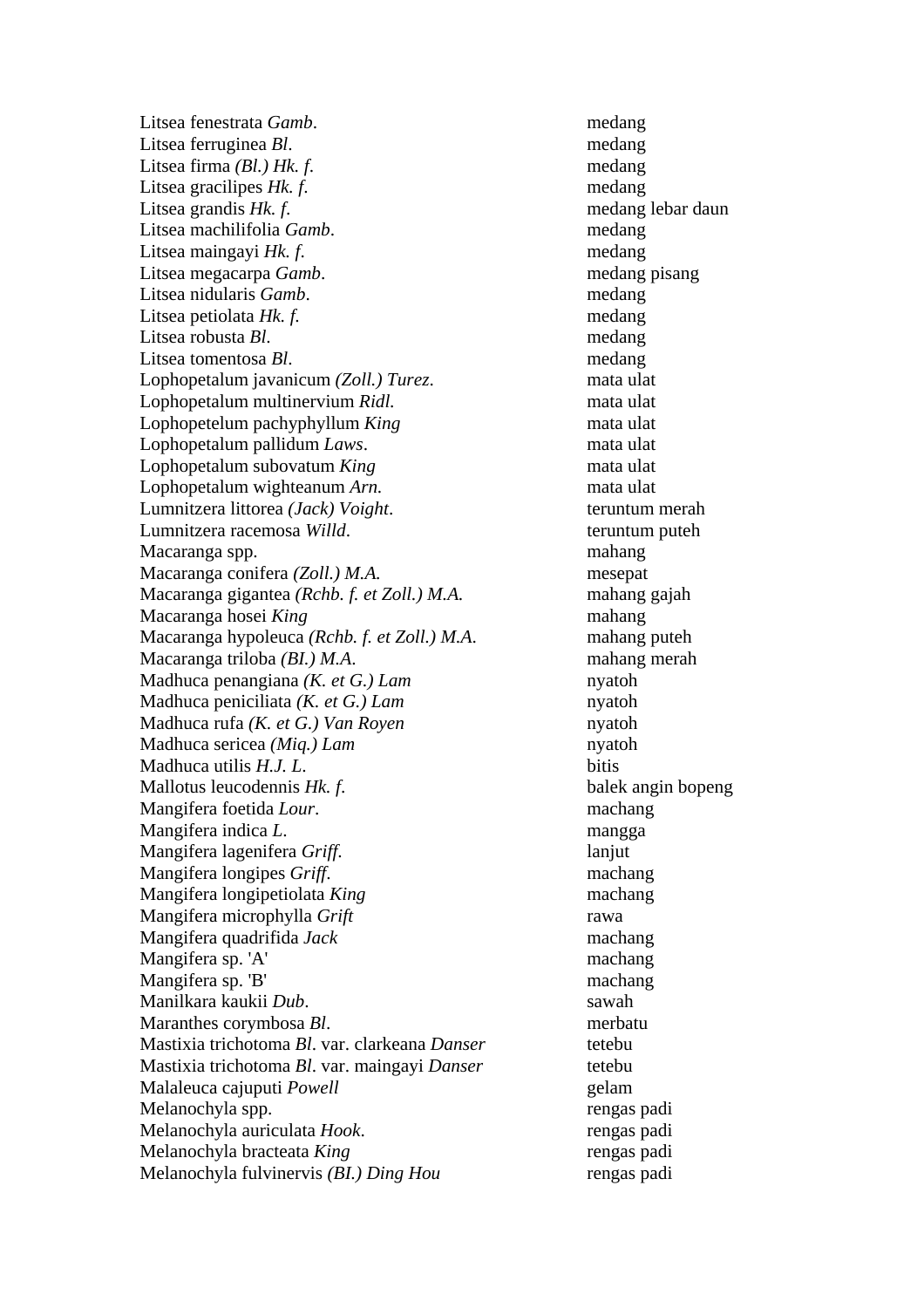Melanochyla kunstleri *King* rengas padi Memecylon spp. nipis kulit Mesua aff. assamica *(King et Prain) Kosterm*. penaga Mesua ferrea *L*. penaga Mesua grandis *(King) Kosterm*. penaga bayan Mesua kochummeniana *Whitmore* **penaga bayan** Mesua lepidota *T. Anders*. penaga tikus Mesua nuda *Kosterm. ex Whitmore* penaga tikus Mezettia leptopoda *Oliv*. mempisang Mezzettia umbellate *Becc*. mempisang Millettia albiflora *Prain* kayu rindu Milletia atropurpurea *Benth*. tualang daing Monocarpia marginalis *(Scheff ) J. Sinclair* mempisang Morinda citrifolia *L*. mengkudu Morinda elliptica *Ridl*. mengkudu Mussaendopsis beccariana *Baill*. malabera bukit Myristicaceae penarahan Myristica cinnamomea *King* penarahan arang Myristica elliptica *Wall.* penarahan arang ayer Myristica gigantea *King* penerahan arang bukit Myristica iners *Bl.* penarahan arang bukit Myristica lowiana *King* penarahan arang gambut Myristica maingayi *Hk. f*. penarahan arang bukit Myristica maxima *Warb*. penarahan arang Nauclea junghuhnii *Merr*. mengkal Nauclea maingayi *Hk. f*. mengkal Neesia altissima *(Bl.) Bl*. bengang Neesia kostermansiana *Soepadmo* bengang Neesia malayana *Soepadmo* bengang Neesia synandra *Mast*. bengang \*Neobalanocarpus heimii *(King) Ashton* chengal Neoscortechinia kingii *(Hk. f.) P. et H.* No vernacular name Nephelium eriopetalum *Miq*. lotong Nephelium glabrum *Noronh*. redan Nephelium lappaceum *L*. rambutan hutan Norrisia spp. No vernacular name Nothaphoebe panduriformis *Gamb*. medang Nothaphoebe umbelliflora *Bl*. medang Ochanostachys amentacea *Mast*. petaling Ormosia bancana *(Miq.) Merr*. saga hutan Ormosia sumatrana *Prain* saga hutan Oroxylum indicum *Vent*. bonglai Pajanelia longifolia *(Willd.) Schum*. beka Palaquium clarkeanum *K. & G.* nyatoh Palaquium gutta *(Hk.f.) Baillon* nyatoh taban merah Palaquium herveyi *K. & G.* nyatoh Palaquium hexandrum *Engl*. nyatoh jambak Palaquium hispidum *H.J.L.* nyatoh tembaga kuning Palaquiurn impressinervium *Ng* nyatob surian Palaquium maingayi *(Clarke) K. et G.* nyatoh tembaga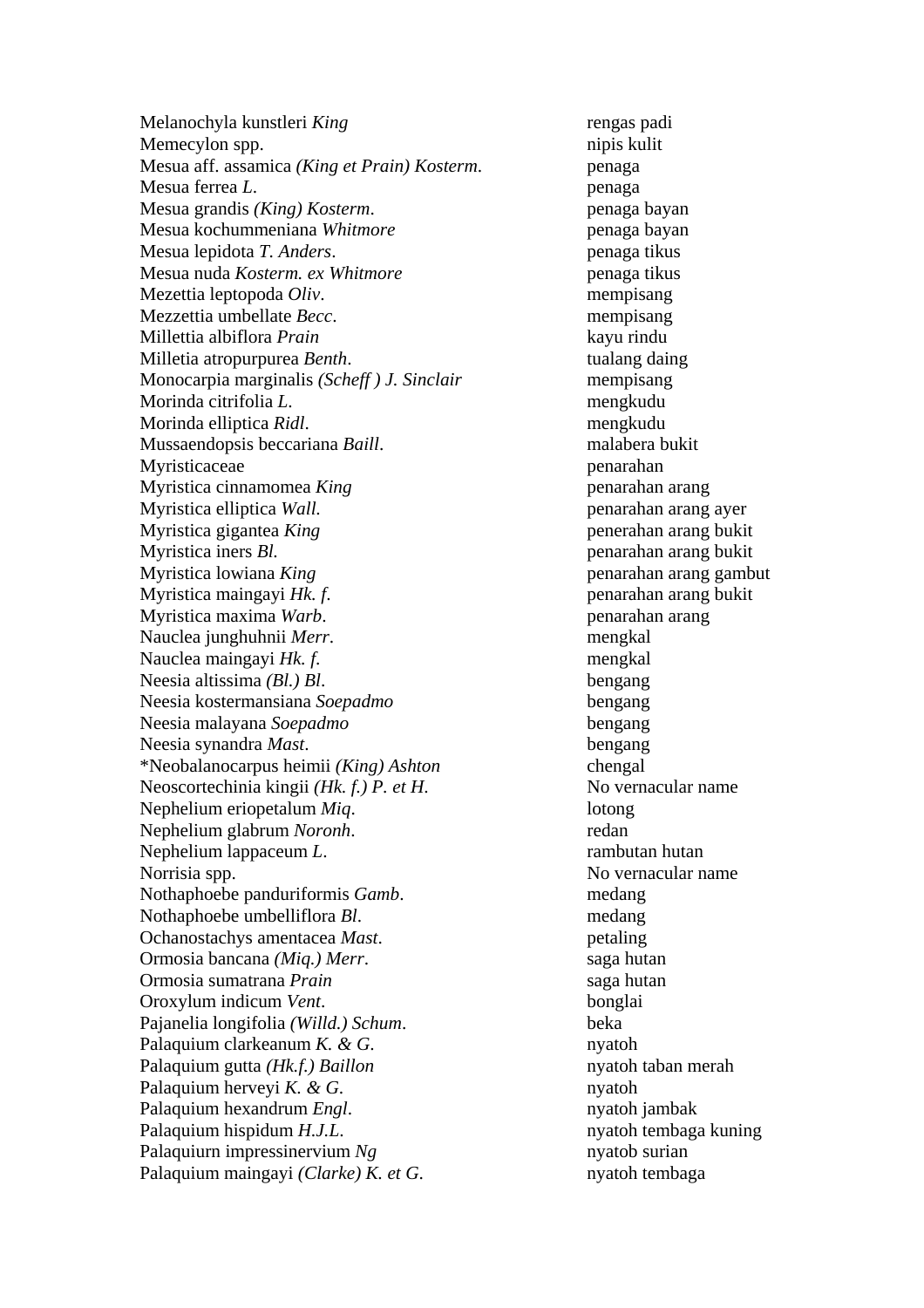Palaquium microphyllum *K. et G*. nyatoh pipit Palaquium obovatum *(Griff)* Engl. nyatoh puteh Palaquium oxleyanum *Pierre* nyatoh taban puteh Palaquium regina-montium *Ng* nyatoh gunong Palaquium ridleyi *K. et G.* bitis paya Palaquium rostratum *(Miq.) Burck* nyatoh sidang Palaquiurn semaram *H.J.L.* nyatoh semaram Palaquium stellatum *K. et G.* bitis bukit Palaquium sukoei *Fisher* nyatob mayang Palaquium xanthochymum *Pierre* nyatoh kabu Parartocarpus bracteatus *(King) Becc*. ara berteh bukit Pararartocarpus venenosus *(Zoll. & Mor.) Becc.* ara berteh paya \*Parashorea densiflora *V. SI. et Sym*. gerutu pasir \*Parashorea globose *Sym*. gerutu pasir daun besar \*Parashorea stellate *Kurz* gerutu gerutu Parastemon urophyllus *(A. DC) A. DC* nyalas Parinari costata *(Korth.) Bl. ex Miq*. merbatu pipit Parinari elmeri *Merrill* merbatu Parinari oblongifolia *Hk. f*. merbatu Parinari parva *Kosterm.* merbatu Parinari polyneura *Miq*. merbatu Parinari rigida *Kosterm*. merbatu Parinari rubiginosa *Ridl* merbatu Parishia insignis *Hk. f.* sepul Parishia maingayi *Hk. f.* sepul Parishia paucijuga *Engl.* sepul Parkia javanica *Merr*. petai kerayong Parkia singularis *Miq*. petai meranti Parkia speciosa *Hassk*. petai Paropsia vareciformis *(Griff )Mast*. dendulang Payena dasyphylla *Pierre* nyatoh Payena lanceolata *Ridl*. nyatoh ekor Payena lucida *(G. Don) DC* nyatoh Payena maingayi *Clarke* nyatoh durian Payena obscura *Burck* nyatoh sundek Pellacalyx axillaris *Korth*. membuloh bulu Pellacalyx saccardianus *Scort*. Membuloh Peltophorum dasyrachis *Kurz jemerlang* Peltophorum pterocarpum *Baker* in the interval intervalse intervalse intervalse intervalse intervalse intervalse intervalse intervalse intervalse intervalse intervalse intervalse intervalse intervalse intervalse intervals Pentace curtisii *King* melunak bukit Pentace macrophylla *King* melunak Pentace triptera *Mast*. melunak pusat beludu Pentaspadon motleyi *Hk. f.* pelong lichin Pentaspadon velutinus *Hk. f.* pelong beludu Peronema canescens *Jack* sungkai Phoebe declinata *Nees* medang Phoebe grandis *(Nees) Merr*. medang Phoebe macrophylla Bi. medang Phyllanthus emblica *L*. pokok melaka Pimeleodendron griffithianum *Hk. f.* perah ikan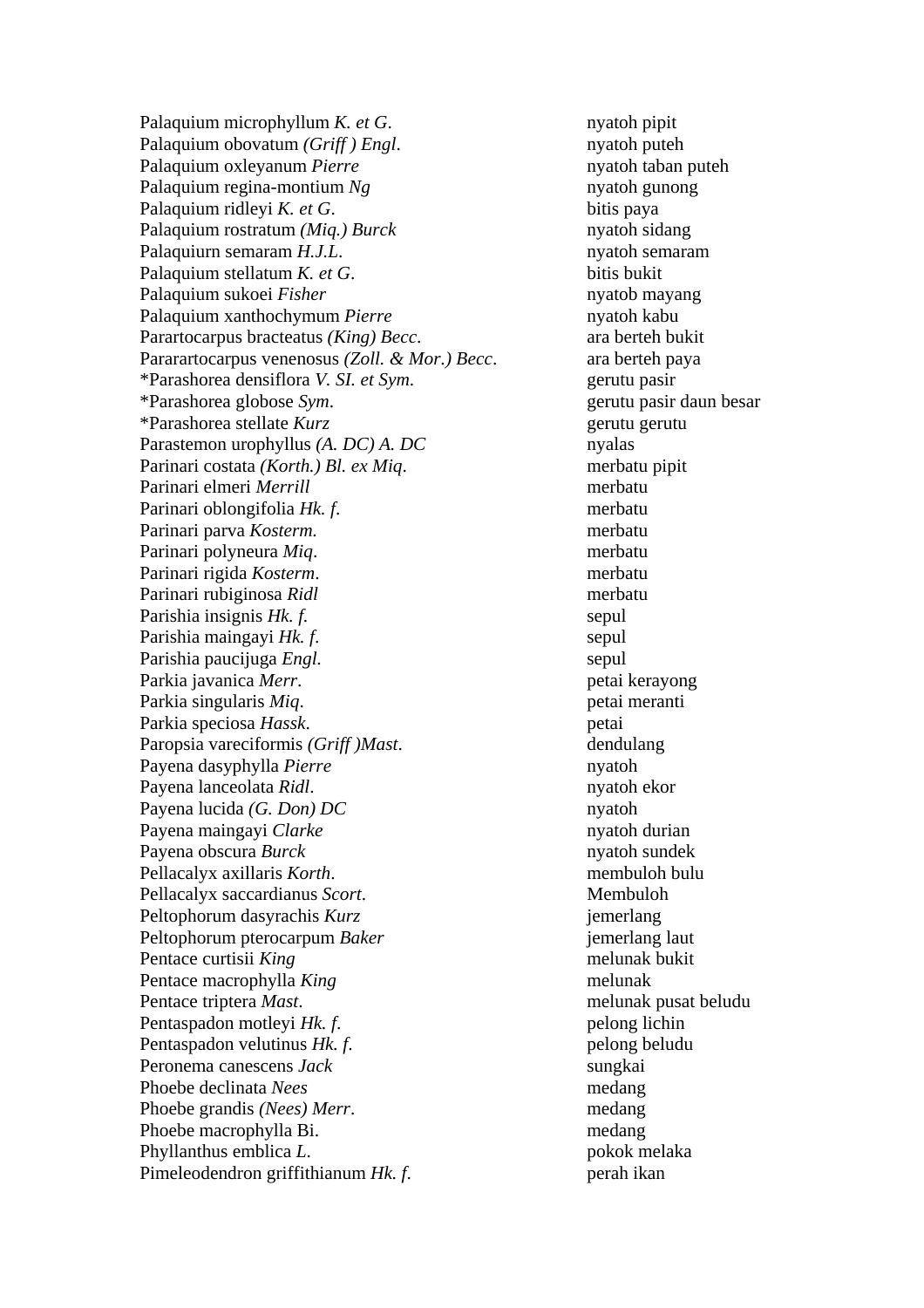Pithecellobium bubalinum *Benth*. keredas Pithecellobium jirinp *(Jack) Corner* jering Pithecellobium splendens *(Miq.) Prain* kungkur Planchonella firma *(Miq.) Dubard* nyatoh Planchonella glabra (Ridey) Lam nyatoh Planchonella maingayi *(Clarke) Van Royen* nyatoh nangka merah Planchonella obovata *(R. Br.) Pierre* menasi Planchonia sp. No vernacular name Platea latifolia *Bl*. No vernacular name Platymitra siamensis *Craib* mangitan Ploiarium alternifolium *(Vahl) Melch*. reriang Podocarpus imbricatus *Bl.* podo cuchor atap Podocarpus motleyi *(Parl.) Dummer* podo kebal musang Podocarpus neriifolius *D. Don* podo bukit Podocarpus polystachyus *R. Br. ex Mirb*. podo laut Podocarpus wallichianus *Presl*. podo kebal musang gunong Polyalthia glauca *(Hassk.) Boerl*. mempisang Polyalthia hypoleuca *Hk. f. et Th*. mempisang Pometia spp. kasai Pometia pinnata *Forst*. kasai daun besar Pometia pinnata *Forst*. f. alnifolia *Jacobs* kasai daun kechil Pometia ridleyi *King* kasai daun lichin Pongamia pinnata *(L.) Pierre* mempari Pouteria malaccensis *(Clarke) Baehni* nyatoh nangka kuning Pouteria paucinervia *Erlee* nyatoh Prunus arborea *(Bl.) Kalkman* pepijat Prunus malayana *Kalkman* pepijat Prunus polystachya *(Hk. f. ) Kalkman* pepijat Pternandra spp. sial menahun Pterocarpus indicus *Willd*. sena Pterocymbium javanicum *R. Br*. melembu Pterospermum diversifolium *Bl.* bayur Pterospermum jackianum *Wall. ex Mast*. bayur Pterospermum javanicum *Jungh*. bayur Pterygota horsfieldii *(R. Br.) Kosterm*. kasah Ptychopyxis caput-medusae *Ridl*. rambai hutan Ptychopyxis costata *Miq*. mendaroh Quercus spp. mempening Randia scortechinii *K. & G.* tinjau belukar Rhizophora apiculata *Bl*. bakau minyak Rhizophora mucronata *(Lam) Merr*. bakau kurap Rhodamnia cinerea *Jack* mempoyan Rhodoelia championii *Hk. f*. kerlik Rhodomyrtus tomentosa *Wight* kemunting Salix tetrasperma *Roxb*. dedalu Sandoricum koetjape *(Burman f.) Merr*. sentul Santiria spp. kedondong kerantai Santiria apiculata *Bennett* kedondong kerantai Santiria conferta *Bennett* kedondong kerantai Santiria griffithii *(Hk. f.) Engl.* kedondong kerantai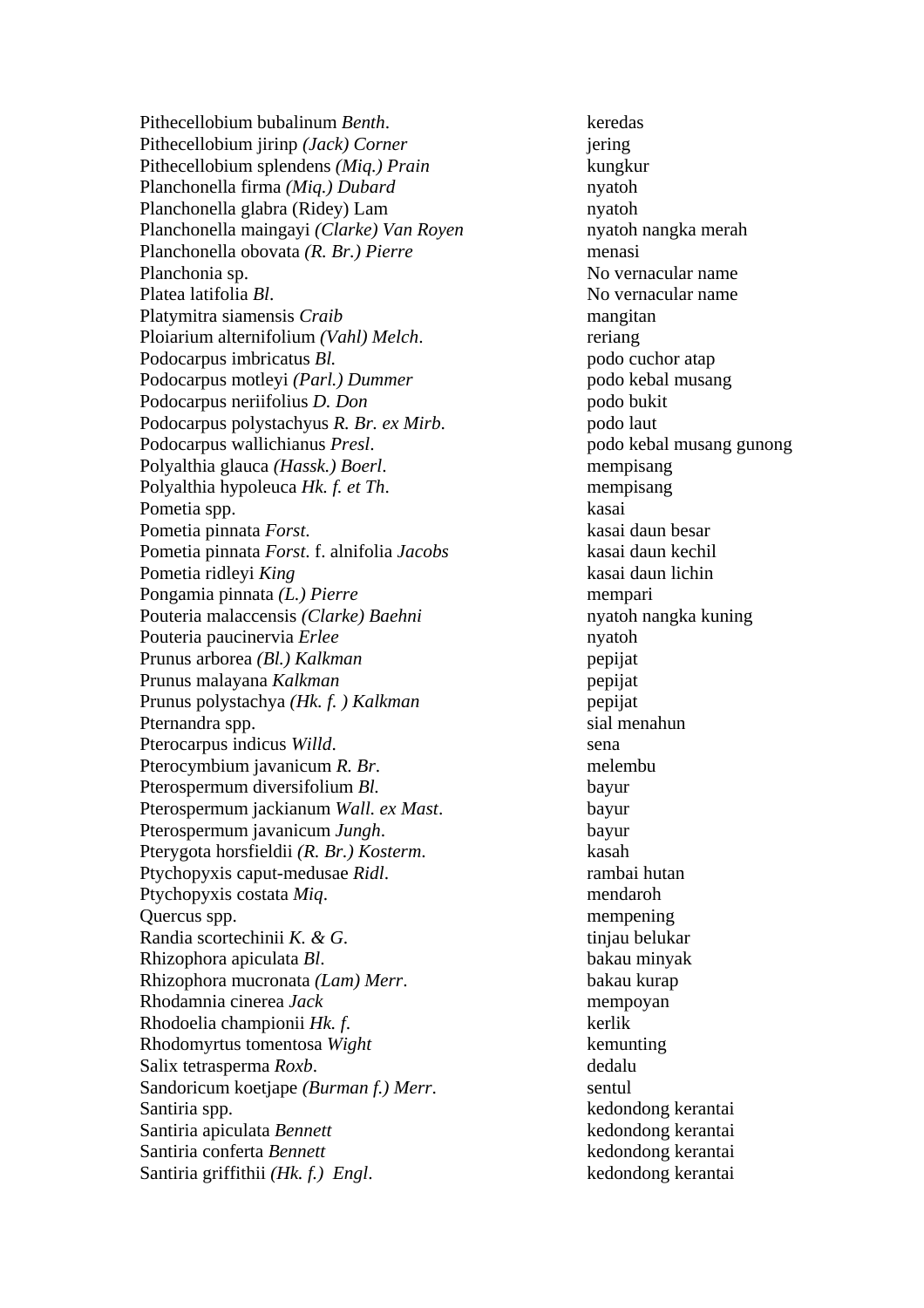Santiria laevigata *Bl*. kedondong kerantai lichin Santiria rubiginosa *Bl*. kedondong kerantai Santiria tomentosa *Bl*. kedondong kerantai bulu Sapium baccatum *Roxb*. ludai Sapium discolor M.A. mamah petandok Sapium indicum *Willd*. gurah Sapotaceae (most spp.) nyatoh Saraca spp. gapis Sarcosperma paniculatum *(King)* Stap *f. et King* maharaja kayu Sarcotheca griffithii *(Planch.ex Hk. f.) Hall. f.* pupoi Scaphium linearicarpum *Ridl* kembang semangkok bulat Scaphium longiflorum *Ridl* kembang semangkok Scaphium macropodum *(Mig.) Beumea* kembang semangkok jantong Scaphium scaphigerum *(G. Don) Guib* kembang semangkok Schirna wallichii *(DC) Korth*. gegatal Schoutenia accrescens *Merr*. bayur bukit Scleropyrum wathchianuni *(Wight et Arn.) Arn*. telusok ayam Scorodocarpus borneensis *Becc*. kulim Scutinanthe brunnea *Thw*. kedondong sengkuang \*Shorea acuminata *Dyer* meranti rambai daun \*Shorea assamica *Dyer* forma globifera *(Ridl) Sym*. meranti pipit \*Shorea astylosa *Foxw*. balau gunong \*Shorea atrinervosa *Sym*. bajau hitarn \*Shorea bentongensis *Foxw*. meranti mengkai \*Shorea blumutensis *Foxw*. damar hitmn kelim \*Shorea bracteolata *Dyer* meranti pa'ang \*Shorea collina *Ridl*. balau merah \*Shorea curtisii *Dyer ex King* rneranti seraya \*Shorea curtisii *Dyer ex King ssp*. grandis *Ashton* meranti seraya daun besar \*Shorea dasyphylla *Foxw*. meranti batu \*Shorea dealbata *Foxw*. meranti bumbong \*Shorea dolichocarpa *Sloot.* damar hitam katup \*Shorea exelliptica *W. Meijer* balau tembaga \*Shorea faguetiana *Heim* damar hitarn siput \*Shorea falcifera *Dyer* balau kuning \*Shorea foxworthyi *Sym*. balau bukit \*Shorea gibbosa *Brandis* damar hitam gajah \*Shorea glauca *King* balau laut \*Shorea gratissima *Dyer* meranti laut \*Shorea guiso *(Blanco) Bl*. balau membatu \*Shorea hemsleyana *(King) King ex Foxw*. meranti daun besar \*Shorea henryana *Pierre* meranti jerit \*Shorea hopeifolia *(Heim) Sym*. damar hitam siput jantan \*Shorea hypochra *Hance* meranti temak \*Shorea johorensis *Foxw*. meranti pepijat \*Shorea kuantanensis *Ashton* damar hitam siput besar \*Shorea kunstleri *King* balau laut merah \*Shorea laevis *Ridl*. balau kumus \*Shorea lamellata *Foxw*. meranti lapis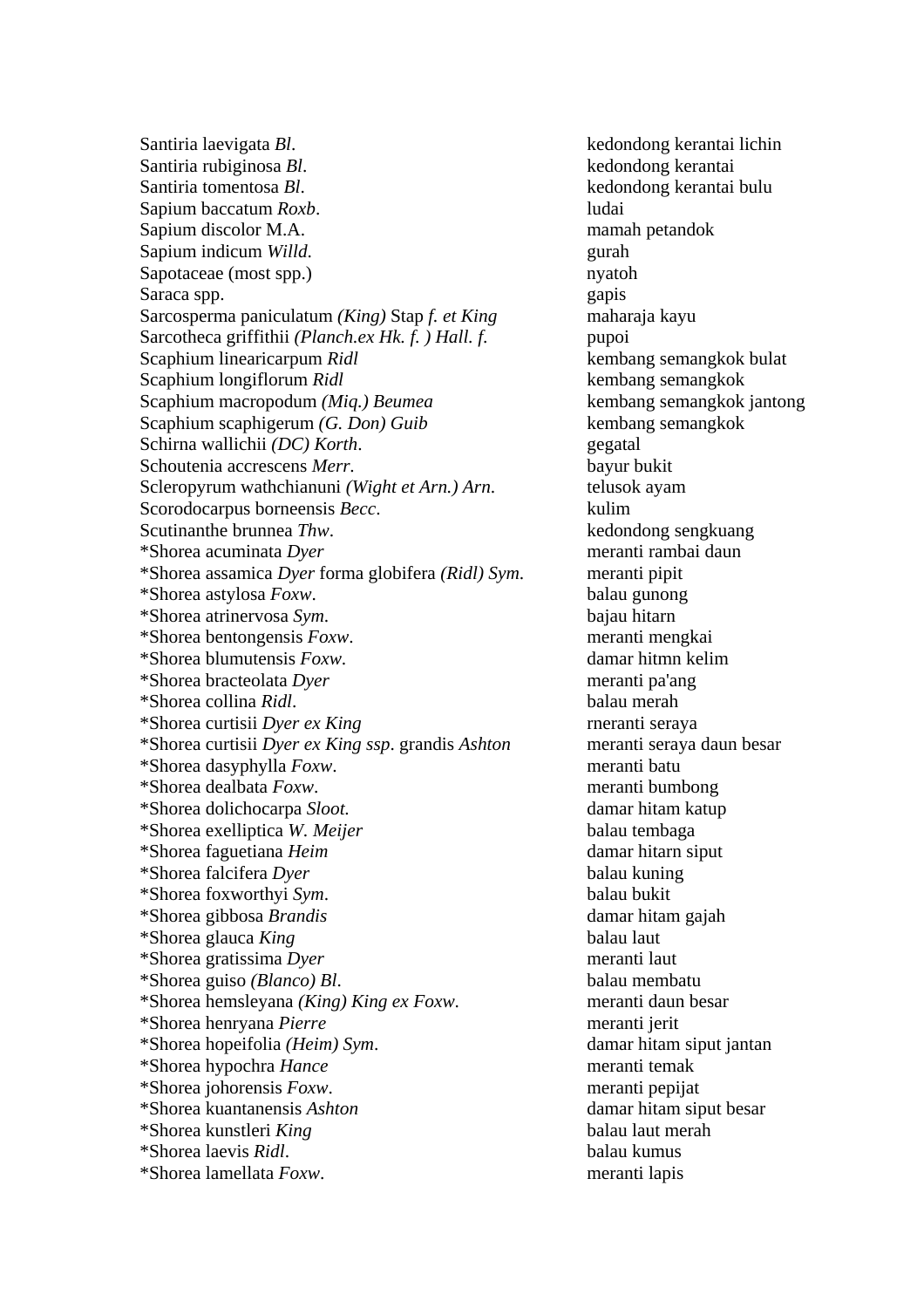\*Shorea lepidota *(Korth.) Bl*. meranti langgong \*Shorea leprosula *Miq.* meranti tembaga \*Shorea longisperma *Roxb*. damar hitam bulu \*Shorea lumutensis *Sym*. balau puteh \*Shorea macrantha *Brandis* meranti kepong hantu \*Shorea macroptera *Dyer* meranti melantai \*Shorea materialis *Ridl*. balau pasir \*Shorea maxima *(King) Sym*. damar hitam sengkawang puteh \*Shorea maxwelliana *King* balau kumus hitam \*Shorea multiflora *(Burck) Sym*. damar hitam pipit \*Shorea ochrophloia *EJ. Strugnell ex Sym*. balau membatu jantan \*Shorea ovalis *(Korth.) Bl*. meranti kepong \*Shorea ovata *Dyer* meranti sarang punai bukit \*Shorea palembanica *Miq*. meranti tengkawang ayer \*Shorea parvifolia *Dyer* meranti sarang punai \*Shorea pauciflora King meranti nemesu \*Shorea peltata *Sym*. damar hitam telepok \*Shorea platycarpa *Heim* meranti paya \*Shorea platyclados *V. SI. ex Foxw*. meranti bukit \*Shorea resinosa *Foxw*. meranti belang \*Shorea roxburghii *D. Don* meranti temak nipis \*Shorea scrobiculata *Burck* balau sengkawang darat \*Shorea siamensis *Miq*. temak batu \*Shorea singkawang *(Miq.) Burck* meranti sengkawang merah \*Shorea singkawang *(Miq.) Burck var. scabrosa* meranti sengkawang bulu *Ashton*  \*Shorea submontana *Sym*. balau gajah \*Shorea sumatrana *(V. Sl. ex. Foxw.) Sym*. balau sengkawang ayer \*Shorea teysmanniana *Dyer ex Brandis* Meranti bunga \*Shorea uliginosa *Foxw*. Meranti bakau Sindora coriacea *Prain* sepetir lichin Sindora echinocalyx *Prain* sepetir daun nipis Sindora siamensis *Teysm*. Sepetir mempelas Sindora velutina *Baker* sepetir beludu besar Sindora wahichii *Benth*. sepetir daun tebal Sonneratia alba *J. Smith* perepat Sonneratia caseolaris *(L.) Engl*. berembang Sonneratia ovata *Baker* gedabu Stemonurus malaccensis *(Mast.) Sleum*. No vernacular name Stemonurus secundiflorus *(non BI.) Ridl* No vernacular name Stemonurus scorpioides *Becc*. No vernacular name Stemonurus umbellatus *Becc*. No vernacular name Sterculia spp.  $\blacksquare$ Sterculia cordata *Bl.* kelumpang Sterculia foetida *Linn*. kelumpang jari Sterculia kunstleri *King* kelumpang Sterculia macrophyfla *Vent*. kelumpang Sterculia parviflora *Roxb*. kelumpang Stereospermum fimbriatum *DC* chicha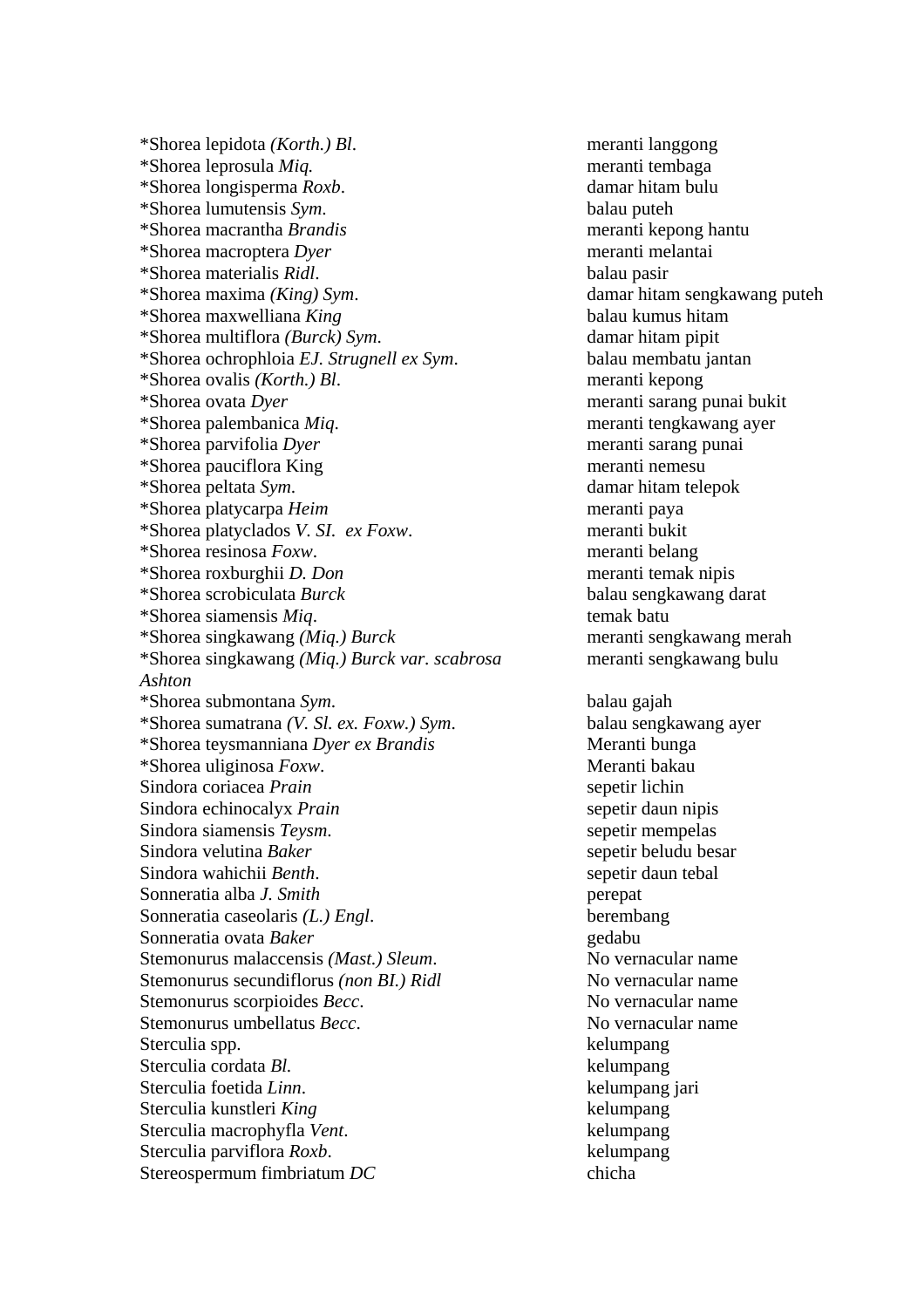Streblus elongatus *(Miq.) Corner* tempinis Strombosia javanica *Bl*. dedo Strombosia maingayi *(Mast.) Whitmore* kamap Styrax benzoin *Dryand* kemenyan Styrax crotonoides *Clarke* kemenyan Styrax paralleloneurum *Perk*. kernenyan Styrax serrulatum *Roxb*. kemenyan Swintonia penangiana *King* **merpauh daun runching** merpauh daun runching Swintonia schwenkii *Teysm*. merpauh periang Swintonia spicifera *Hk. f.* merpauh daun tebal Symingtonia populnea *(R. Br. ex Griff ) Steen*. gerok Symplocos spp. No vernacular name Terminalia spp. jelawai Terminalia calamansanai *(Blanco) Rolfe* ielawai mentalun Terminalia catappa *L*. jelawai ketapang Terininalia citrina *(Gaertn.) Roxb. ex Flem*. belang rimau Terminalia phellocarpa *King* ielawai mempelam babi Terminalia subspathulata *King* jelawai jaha Tetrameles nudiflora *R. Br*. mengkundor Tetramerista glabra *Miq.* punah Thespesia populnea *(L.) Sol. ex Correa* bebaru Trema angustifolia *(Planch.) Bl*. mengkirai Trema orientalis *(L.) Bl*. menarong Tringoniastrum hypoleucum *Miq*. marajali Triomma malaccensis *Hk. f*. kedondong kijai Tristania merguensis *Griff*. pelawan Tristania obovata *King* pelawan Tristania whitiana *Gtiff*. pelawan \*Turpinia sphaerocarpa *Hassk*. No vernacular name \*Vatica belia *V. Sl*. resak keluang \*Vatica cinerea *King* resak laut \*Vatica cuspidata *(Ridl.) Sym*. resak daun runching \*Vatica flavida *Foxw*. resak padi \*Vatica havilandii *Brandis* resak degong \*Vatica heteroptera Sym. resak gunong \*Vatica hullettii *(Ridl.) Ashton* resak \*Vatica lobata *Foxw*. resak paya \*Vatica lowii *King emend. Sym*. resak pipit \*Vatica maingayi *Dyer* resak lidi \*Vatica mangachapoi *Blanco* resak julong \*Vatica nitens *King* resak daun panjang \*Vatica odorata *(Griff.) Sym*. resak ranting kesat \*Vatica pallida *Dyer* resak kechil \*Vatica pauciflora *Bl.* resak laru \*Vatica perakensis *King* resak puteh \*Vatica ridleyana *Brandis* resak buah kana \*Vatica scortechinii *(King) Brandis* resak langgong \*Vatica stapfiana *(King) V. SI*. resak mempening \*Vatica umbonata *(Hk. f.) Burck* resak \*Vatica venulosa *Bl.* resak letop